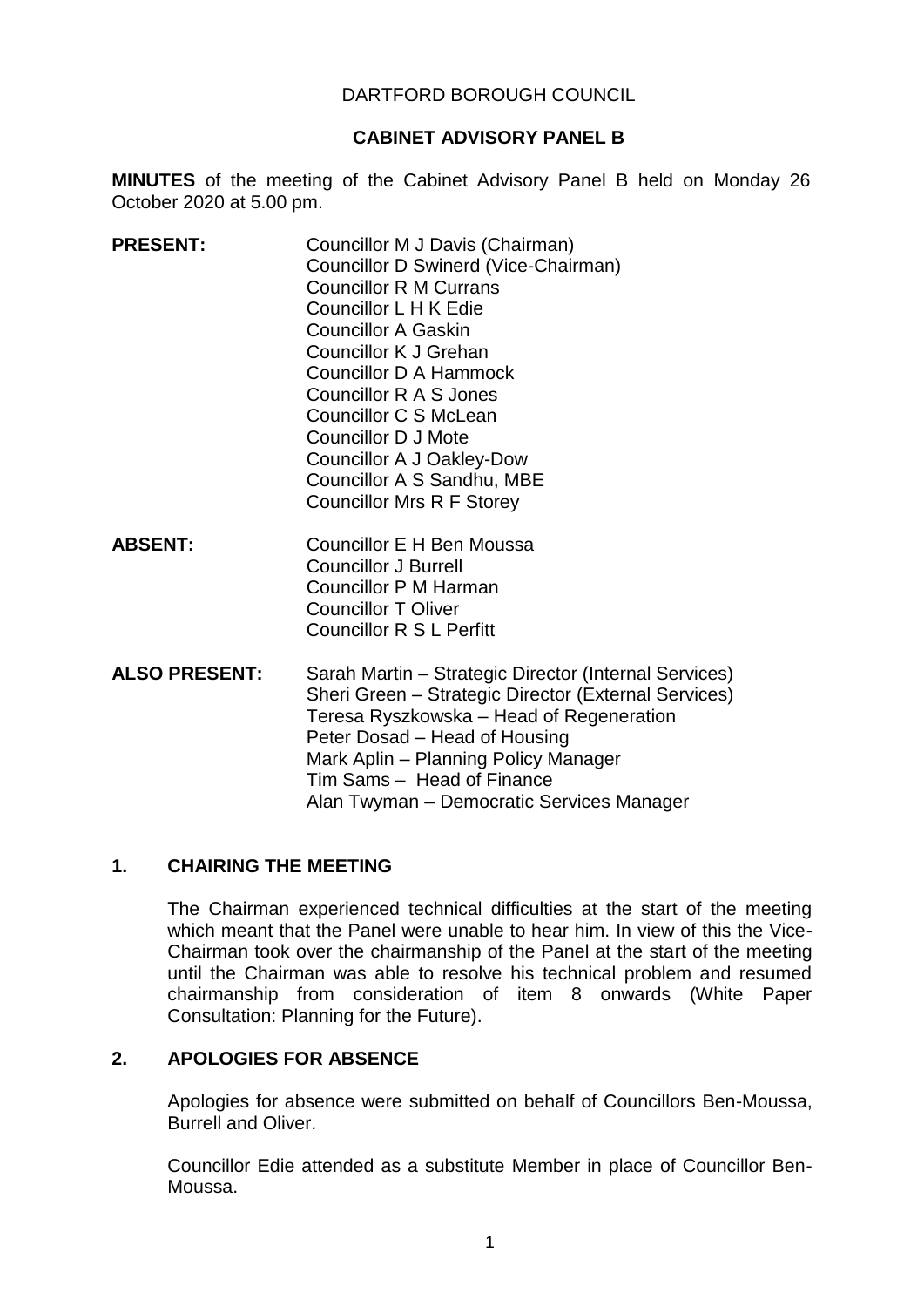#### **3. DECLARATIONS OF INTEREST**

There were no declarations of interests.

## **4. CONFIRMATION OF THE MINUTES OF THE MEETING HELD ON 24 SEPTEMBER 2020**

The minutes of the Cabinet meeting held on 24 September 2020 were noted.

# **5. URGENT ITEMS**

There were no urgent items.

#### **6. REFERENCES FROM COMMITTEES**

There were no references from other committees.

# **7. TEST AND TRACE STANDARD SUPPORT PAYMENTS AND DISCRETIONARY PAYMENTS SCHEME POLICIES**

The Strategic Director (Internal Services) informed the Panel that the Government had announced a package of legislative measures known as the Self-isolation Payment Scheme (under the Test and Trace Support Scheme), as part of its COVID-19 response, to ensure that those who were required to self-isolate (on or after 28 September 2020) would receive a payment to assist their finances and to encourage compliance with the legislation. Local authorities were required to set up their self-isolation support schemes by 12 October 2020 and action had been taken to meet this deadline under standing order 38. Individuals would be entitled to a one-off payment of £500 from the Council's Standard Scheme if they met all of the Test and Trace Standard Support Payments Scheme eligibility criteria, including being in receipt of a 'qualifying' benefit listed in the report, or if meeting all of the eligibility criteria other than being in receipt of a qualifying benefit they could apply for funding from the Discretionary Scheme. The Council had been allocated Government funding for both schemes with spending from the Standard scheme being adjusted to match the level of actual expenditure, however the funding for the Discretionary Scheme was capped at the allocated amount which meant that the policy might have to be modified depending upon the level of take up to focus on those applicants in the greatest need. The Test and Trace Standard Support Payments and Discretionary Payments Scheme policies were attached to the report.

A Member asked whether people on zero-hours contracts could qualify for a payment under the scheme and was informed that they could be eligible but would have to be able to demonstrate that they had been receiving wages and were suffering financial loss as a result of being required to self-isolate. Another Member asked how people could apply for a payment if they did not have access to the internet and was advised that they could contact the Benefits Team who would be able to assist them with making an application but that they would still need to supply the necessary evidence to support an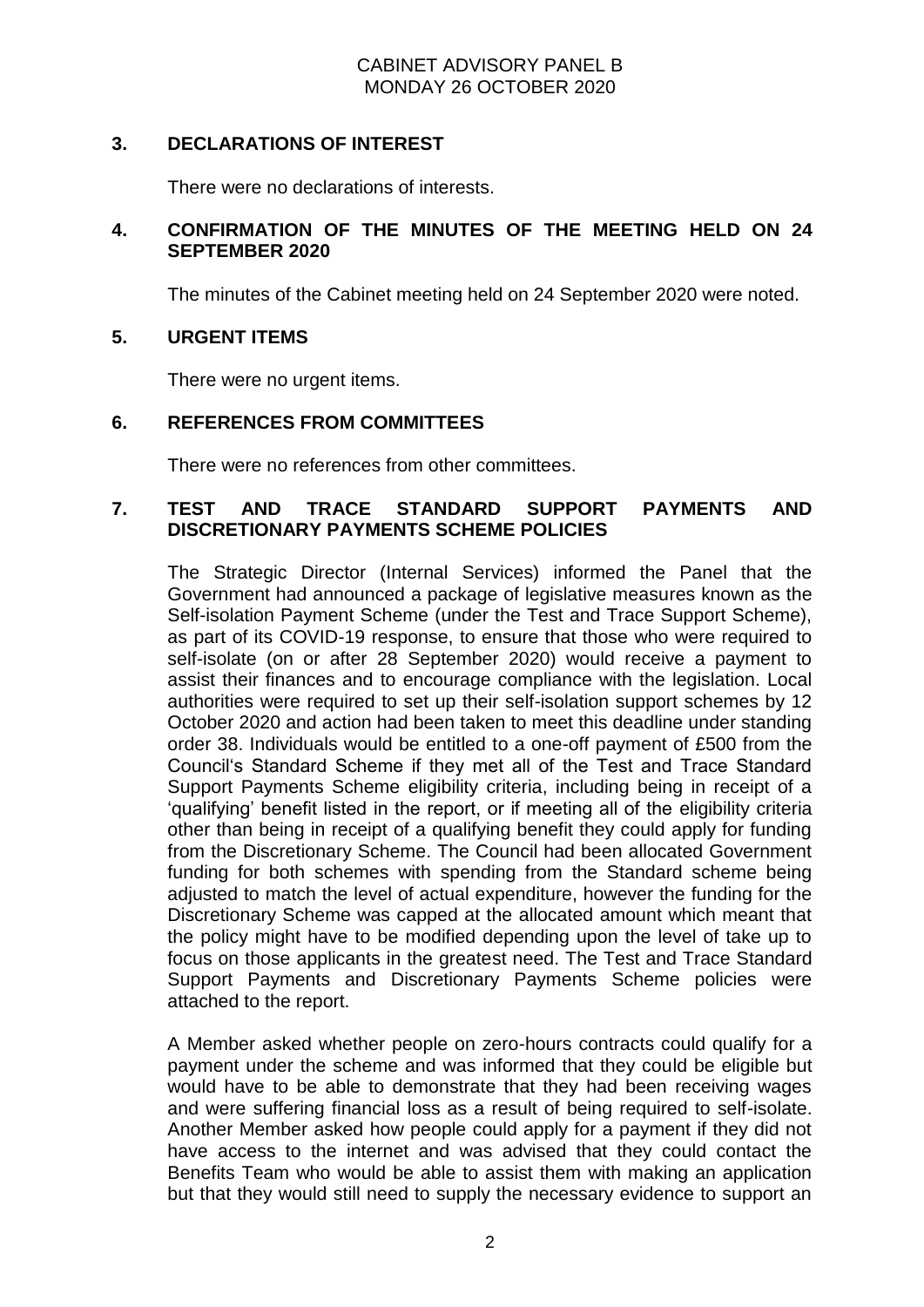application. A Member asked whether there were any restrictions on what the money granted to an applicant could be spent on and was advised that whilst there were no restrictions as such it was expected that an applicant who had been able to demonstrate financial loss would use the grant to mitigate that loss. A Member asked what kind of evidence would need to be produced by someone who was self-employed and working from home. The Strategic Director (Internal Services) said that they would need to supply accounts or proof of earnings to demonstrate loss of income.

The Cabinet Advisory Panel endorsed the recommendations contained in the report.

# **8. WHITE PAPER CONSULTATION: PLANNING FOR THE FUTURE**

The Planning Policy Manager presented a report which detailed proposals for restructuring the planning system contained in the Government White Paper, "Planning for the Future". The report outlined the background to the proposed changes, the key implications and the Council's formal response to the consultation, ending on 29 October.

Members were reminded that the Cabinet had considered the proposals contained in another consultation on "Changes to the current planning system" at its last meeting which could have an immediate and direct impact on local authorities, resulting in potentially very significant housing pressures on the Council. In contrast, the current White Paper outlined possible structural changes to the planning system over a longer timeframe.

The proposals were driven by the Government's perception that the current planning system processes are too complex, outdated, slow and failing to deliver the Government's national targets for the number of new houses. There was also a recurrent emphasis on national simplification/ modernisation of the system through technology, a move away from local discretionary decision making and seeking to achieve predictability and speedier decision-making for developers.

The Council's proposed response acknowledged that whilst there might be scope to simplify planning requirements there were key concerns about the reduced local political and public input to planning decisions, increased house-building through binding centralised targets that were contentious and ambitious and that the overall impact on quality was unclear. There were also concerns about the proposal to fund infrastructure using a single levy based on sales values and the outcome of the proposed infrastructure and affordable housing funding shifts were not fully clear.

Members thanked the Planning Policy Manager for his comprehensive report and for the Council's proposed response. It was noted that the deadline for submitting the response was 11.45pm on  $29<sup>th</sup>$  October so that there would be an opportunity for any changes made by the Cabinet to be incorporated in the final response if necessary. Members felt that the response reflected their concerns about the adverse impact of the proposals on local decision making whilst doing little to improve the current planning system which was working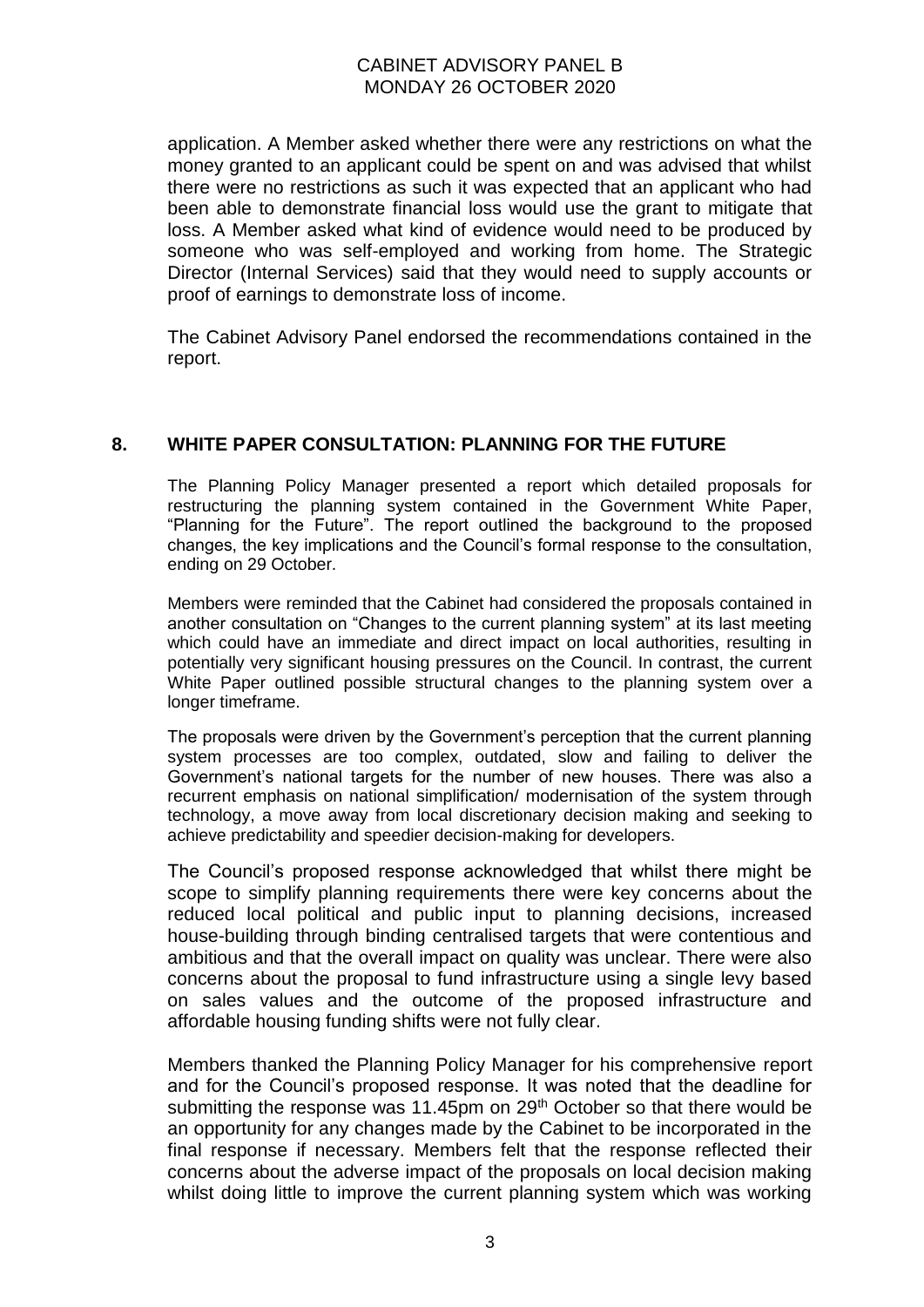well in Dartford. The arbitrary doubling of targets for new housing in Dartford to address a national deficiency in numbers would not deliver the quality homes that people wanted and speed was not always the best solution.

The Cabinet Advisory Panel strongly endorsed the recommendations contained in the report.

## **9. FORMAL PARKING CONSULTATION RESPONSES: WEST HILL WARD - SHEPHERDS LANE**

The Cabinet Advisory Panel received a report which detailed the responses from local residents following a formal statutory consultation undertaken between 10<sup>th</sup> September and 1<sup>st</sup> October 2020 as part of a Traffic Regulation Order process to implement a scheme to extend the days and hours of operation of the residents parking bays in Shepherds Lane between Nos.1a and 59. This followed a previous round of informal consultation on a range of proposals for a scheme in March 2019 which had been considered by the Cabinet in October 2019 when the Cabinet had endorsed the proposed changes to the parking scheme which had now been through formal consultation.

A total of seven responses were received from the formal statutory consultation, three indicated no observations about the proposals or were in support whilst four objected to the proposals, largely due to concerns about the limitation of visitor parking permits to one per household rather than the change to the times of the scheme's operation. Details of the responses were highlighted in the report.

The Cabinet Advisory Panel noted the contents of the report and endorsed the recommendations.

#### **10. PROPOSED LONDON RESORT AND THE DUTY OF THE APPLICANT TO CONSULT THE COUNCIL ON THE PROPOSAL**

The Head of Regeneration informed Members that because the proposed London Resort leisure and entertainment complex development in Swanscombe was deemed to be a Nationally Significant Infrastructure Project (NSIP) the planning application would be determined by the Secretary of State under the Planning Act 2008 rather than being determined directly by the Council. The applicant, London Resort Company Holdings (LRCH), was required under section 42 of the 2008 Act to consult the Borough, as a statutory consultee, on its emerging proposal before formally submitting it to the Secretary of State. This was the fifth round of consultation since the inception of the project and the closing date for responses to this consultation was 21 September 2020. Given the timeframe involved the Council's response was agreed with the Chairman of the Cabinet and the Mayor under delegated powers in time for submission by the deadline.

The content of the development was outlined in paragraph 3.13 in the report. The report highlighted that, despite the length of time since the last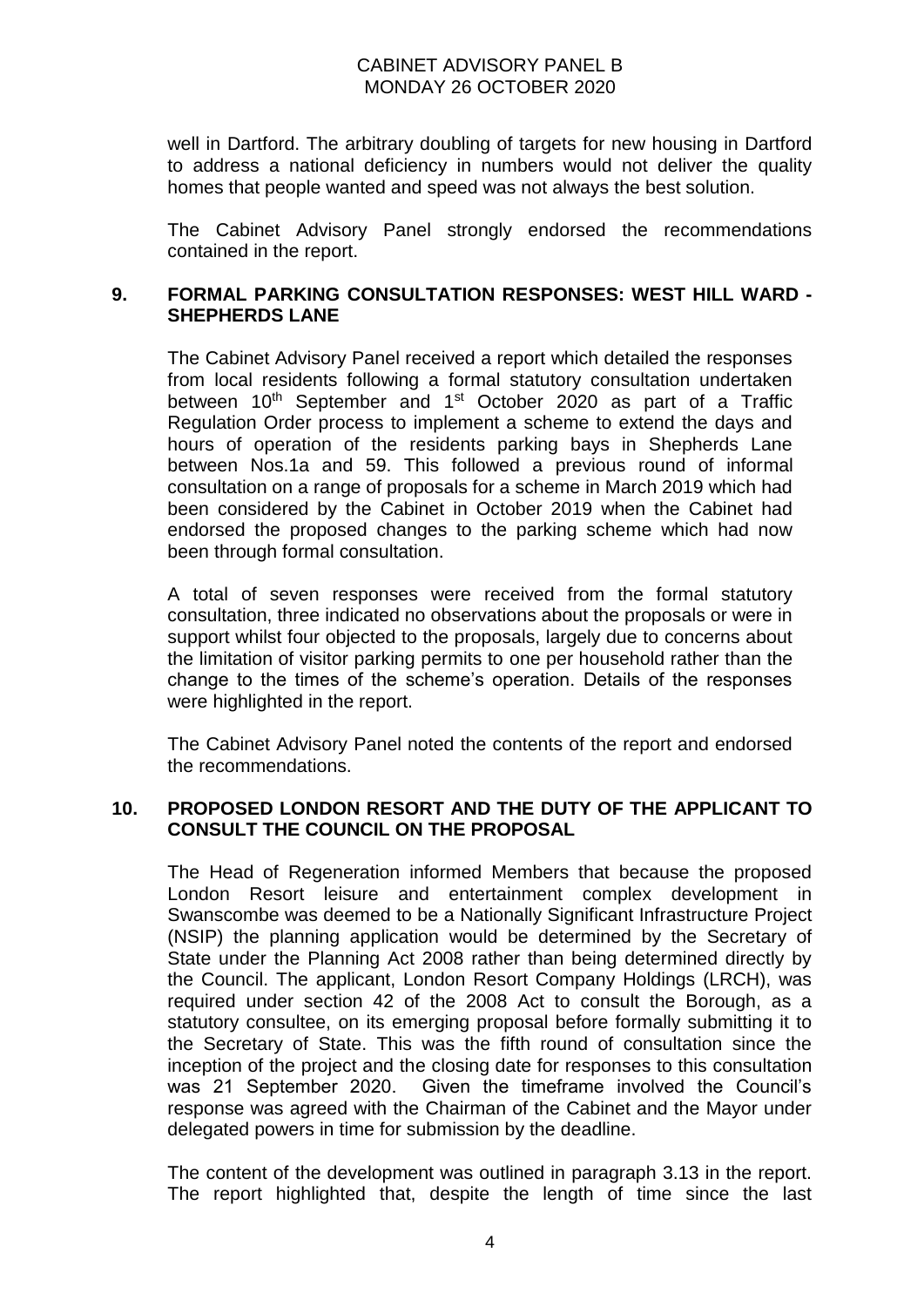consultation in 2015, much of the assessment work required had not been submitted within the consultation documents and the proposals were therefore lacking much detail. Key documents were missing including transport modelling which made it difficult to assess the impact on the road and rail networks and local transport infrastructure. It was therefore difficult at this stage for the Council to provide detailed comments on the options or the impacts, as the assessment results were not available to enable proper consideration by the Council of the likely impacts and the mitigation needed. LRCH had not allowed sufficient time or resources to enable engagement with the Council and there had been no collaborative working to inform the design or develop mitigations. The response to the consultation therefore drew attention to the assessments that were missing, the paucity of information on the detail of the proposal and the potential risks that could result for the Council and the Borough. It acknowledged that whilst the London Resort has the potential to bring significant benefits to the Borough through employment, skills development and a boost to the local economy, this was not a foregone conclusion and that the right measures would need to be in place to enable this. Mitigations would also need to be in place to ensure that adverse impacts of the scheme could be addressed. It was therefore hoped that there would be fuller engagement with the Council following the consultation to ensure that the Borough and its residents could benefit from the development and the Council had urged LRCH to delay the submission of its planning application, currently due to be submitted in December, to allow for further collaboration to produce a more rounded and informed submission.

The Chairman thanked officers for the clear and substantive report and noted that there were many unresolved major issues with the current proposals. He asked whether the Secretary of State would consider the viability of the project, its funding and the past performance of the applicant as part of the decision making process. The Head of Regeneration explained that the Secretary of State would focus on planning considerations rather than financial viability or deliverability. She also confirmed that LRCH would not pay a fee to the Secretary of State but would have to enter into a planning agreement with the Council who would be expected to provide detailed advice to the Planning Inspectorate and that LRCH would pay the Council for this work. Members expressed deep concern at the lack of detail and clarity of LRCH's proposals, insufficient consideration of mitigations and the potential adverse impact on biodiversity, traffic and transport, air and noise pollution and the loss of significant natural habitat. Concerns were expressed about the impact of the anticipated number of daily visitors to the resort unless the necessary infrastructure was in place but that it was not possible to establish this from the documentation available. A Member also felt that, on the limited information available, it was unlikely that Fastrack would be able to cope with the levels of demand likely to be placed on it. Another Member expressed concern that the NSIP process was effectively front-loaded so that it was important that any application was well constructed with strong documentation and supporting assessments which was not currently the case. He asked what interaction the Council was expecting to have with LRCH prior to the submission of the application to resolve the outstanding issues. The Head of Regeneration explained that the Council had asked LRCH to respond to its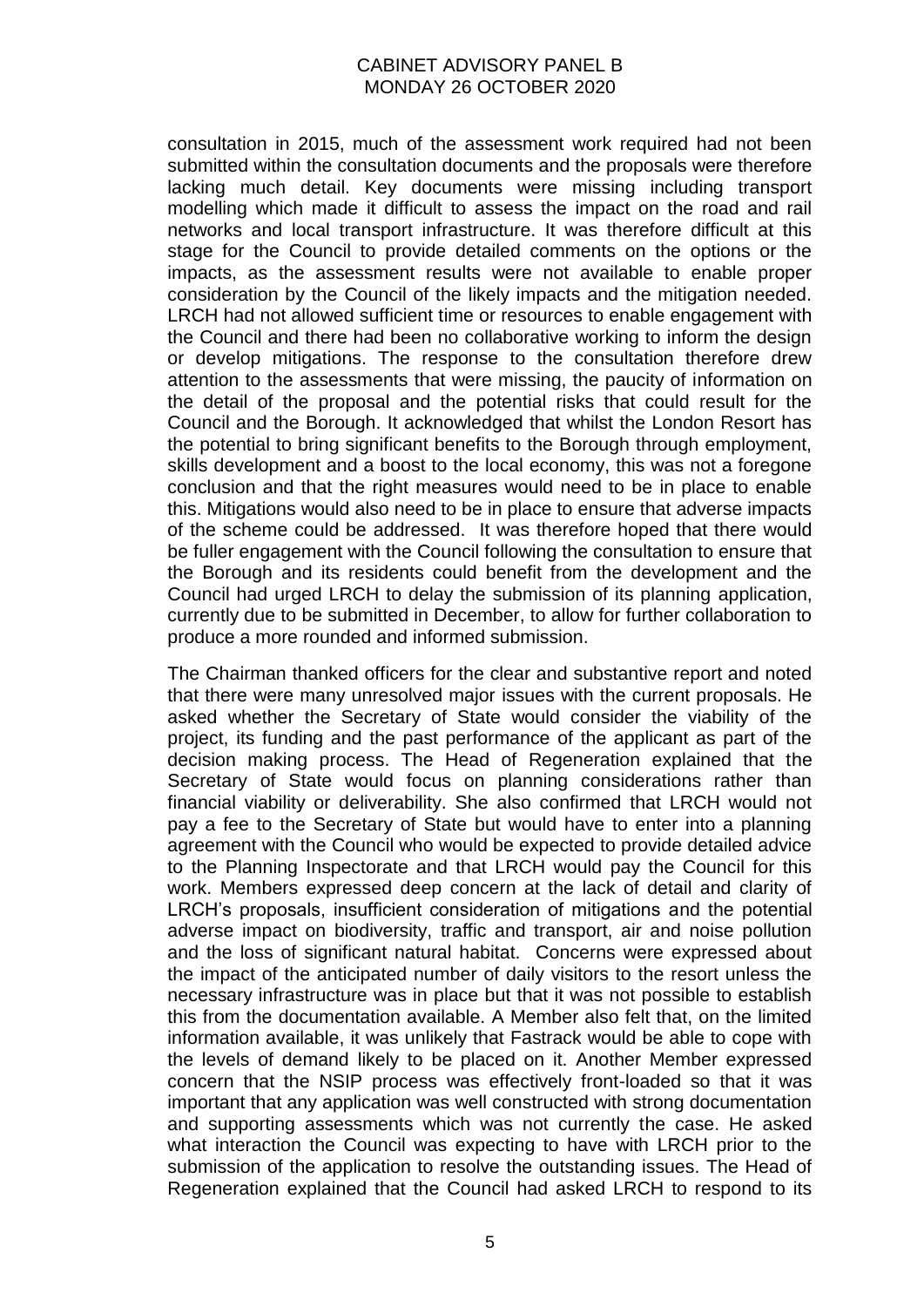concerns and that there were ongoing discussions. The Council was also attending workshops with LRCH's consultants.

The Cabinet Advisory Panel strongly endorsed the Council's proposed response and the recommendations contained in the report.

# **11. DRAFT PRIVATE SECTOR DISCRETIONARY ASSISTANCE POLICY**

The Cabinet Advisory Panel considered a report which proposed to introduce a new draft Private Sector Discretionary Assistance Policy to replace the previous Better Care Fund Discretionary Assistance Policy. The proposed new policy would govern the way that the Council allocated discretionary financial assistance to help local residents to live independently and safely in their own homes from the funding allocated by Central government for that purpose. Under the new policy it was proposed to increase the amount available from certain discretionary funds, establish maximum levels of grant for others and to make all of the grants non-repayable, which was not currently the case and deterred some people from applying.

The Chairman asked whether funding under the policy would be available to applicants with young children with particular needs or whether it was directed at assisting the elderly or people with underlying medical conditions. The Head of Housing confirmed that there were no distinctions and that the policy covered all family members. The new policy gave the Council more flexibility to provide financial assistance than had been possible under the previous Better Care Fund framework which had been quite restrictive. The major change was the fact that grants would not have to be repaid which had been a deterrent for many people. A Member pointed to the difficulties that many charities were experiencing in fund raising during the current national emergency resulting in them having to cut back the support they could provide, including charities dealing with brain injury and strokes. He wondered whether grants would be available under the policy for people suffering from these afflictions. The Head of Housing informed Members that the policy focussed on providing physical measures and adaptations and that Kent County Council were responsible for care and other kinds of support. A Member welcomed the new policy and the assistance it could provide to enable people to maintain their independence in their own homes for as long as possible.

The Cabinet Advisory Panel endorsed the recommendations contained in the report.

# **12. THE KENT AND MEDWAY ENERGY AND LOW EMISSIONS STRATEGY 2020**

The Cabinet Advisory Panel received a report which outlined the details of the Kent and Medway Energy and Low Emissions Strategy (ELES) which detailed the Kent and Medway approach to achieving a reduction in carbon emissions and improvements in air quality with an agreed Kent and Medway target of net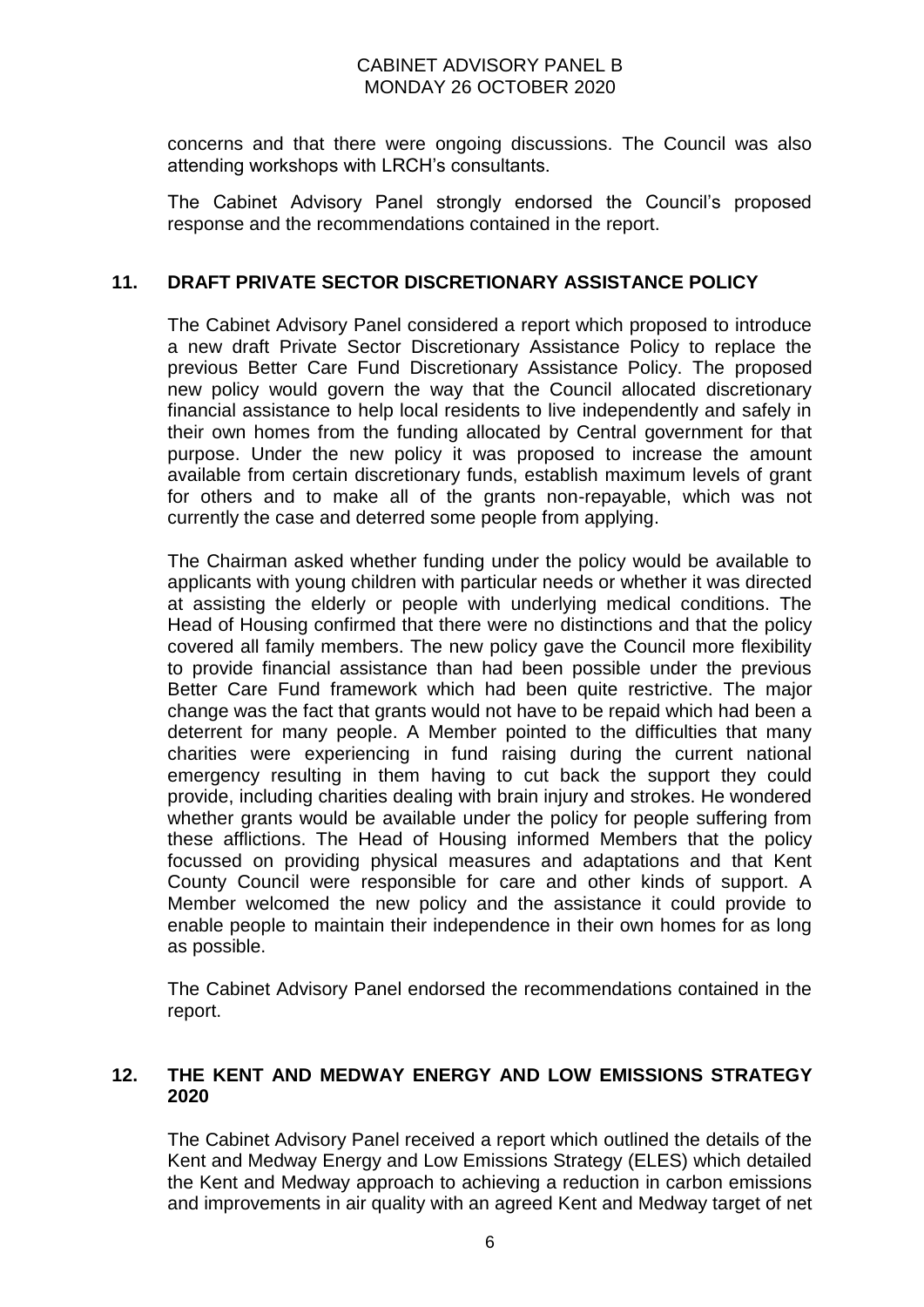zero emissions by 2050. The ELES sought to identify ways to deliver a clean growth strategy and action plan around air quality, reducing fuel poverty and delivering affordable, clean and secure energy for Kent and Medway. The report detailed the 10 priority actions contained in the Strategy and outlined the work previously carried out in Dartford, and ongoing work underway, that would complement the ELES and sit alongside the strategy.

The Cabinet Advisory Panel endorsed the recommendations contained in the report.

#### **13. ENVIRONMENTAL HEALTH PARTNERSHIP AND PROPOSED DISENGAGEMENT BY SEVENOAKS DISTRICT COUNCIL**

The Cabinet Advisory Panel endorsed the recommendations contained in the report.

## **14. REVIEW OF THE MANAGEMENT OF THE HOUSING REVENUE ACCOUNT GARAGE PORTFOLIO**

The Cabinet Advisory Panel considered a report which explored the options that might best deliver the aims of improving the condition of the Council's stock of garages to ensure they were fit for purpose and to improve the occupancy rate and maximise potential rental income. This followed an internal audit review of the Council's garage management service which was responsible for the 1258 garages owned by the Council, which were a significant asset whose management could have important implications for the Housing Revenue Account. The challenges of managing the current garage portfolio, including the poor condition of some of the stock, a backlog of repairs and a significant and slowly increasing vacancy rate were set out in the report. The current management arrangements were outlined and other options considered, including setting up a dedicated in-house management team, selling the garages on the open market or moving to an outsourced management solution. It was felt that adopting an outsourced management approach would provide clear benefits for both the Council and the tenants and residents who rented the Council's garages and would provide more customer focus, improve the condition of the stock and protect the Council's rental income whilst also protecting tenants from high rental increases and dealing with the backlog of repairs.

The Head of Housing confirmed that the garage portfolio largely consisted of small and fairly standard sized units and that alternative uses were fairly limited. The proposed management solution would deliver benefits for residents whilst retaining Council ownership of the garages. A Member asked whether a successful tenderer would be given a 'clean sheet' over how the portfolio would be used or whether the Council would determine this. The Head of Housing said that it would be a little of both. The Council had carried out an assessment of possible alternative uses of the garage sites in the past and would go back and re-assess all of the sites and bring proposals back to Members, if other options were available, towards the end of the financial year (as part of the tender acceptance tender report).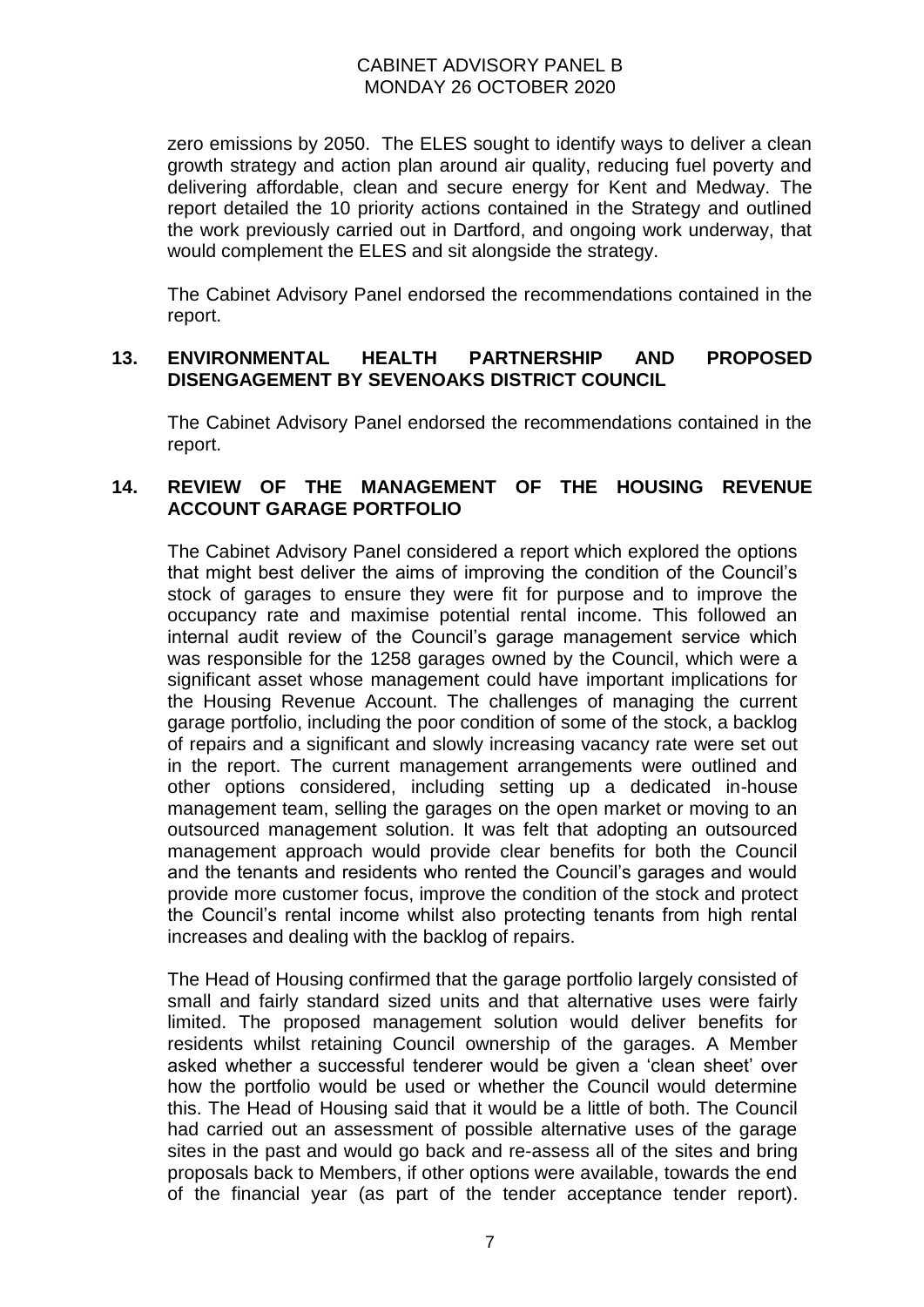However it was difficult to see alternative uses for many of the sites due to their size and locations (and the important role they play in terms of areas for vehicles to be kept). A Member noted that many charities were looking for storage space and felt that the garages could be used as a community asset.

The Cabinet Advisory Panel endorsed the recommendations contained in the report.

#### **15. CAPITAL PROGRAMME MONITORING 2020/21**

The Cabinet Advisory Panel considered a report which detailed the progress to date on the schemes in the approved Capital Programme for 2020/21along with the latest position on capital resources.

A Member sought clarification as to the reasons for the £900,000 overspend on the Acacia project and whether this was in addition to the current listed budget as the current budget and budget for 2021-22 listed in the appendices remained at the same level. She also asked whether the original budget for the year had included any contingency for overspending and asked for assurances that there would not be further significant overspends. The Head of Finance confirmed that the overspend was an additional sum and that the original budget had contained an element for contingencies. However the overspend had arisen from delays associated with the COVID epidemic where work had been delayed due to lock-down and then costs associated with social distancing for the contractor's staff. Work had been suspended on-site for a period of time but costs had still accrued during that time to keep the site and plant safe and secure. There had also been some additional works that could not have been anticipated in advance and only became apparent once work had begun and the ground had been opened up.

The Chairman noted that whilst this project was overspent there had been significant underspends in other areas. A Member noted that it was proposed to vire money from the Leisure and Open Spaces budget to offset the overspend and sought assurances that this would not result in other projects being cancelled as a result. He was also concerned about potential future overspends given that the national emergency was likely to continue for some time. The Head of Finance confirmed that the money being vired from the Leisure and Open Spaces budget would not have been spent in the current financial year and that virement only applied to the 2020/21 budget. Another Member noted that it was not uncommon for complex capital projects to overspend but that the Council had a good record at reigning back overspends over the duration of a project. He welcomed the report as upfront and honest. Members supported the work being carried out at the Acacia site to make the best use of an important asset which complemented the other town centre improvement works.

The Cabinet Advisory Panel endorsed the recommendations contained in the report.